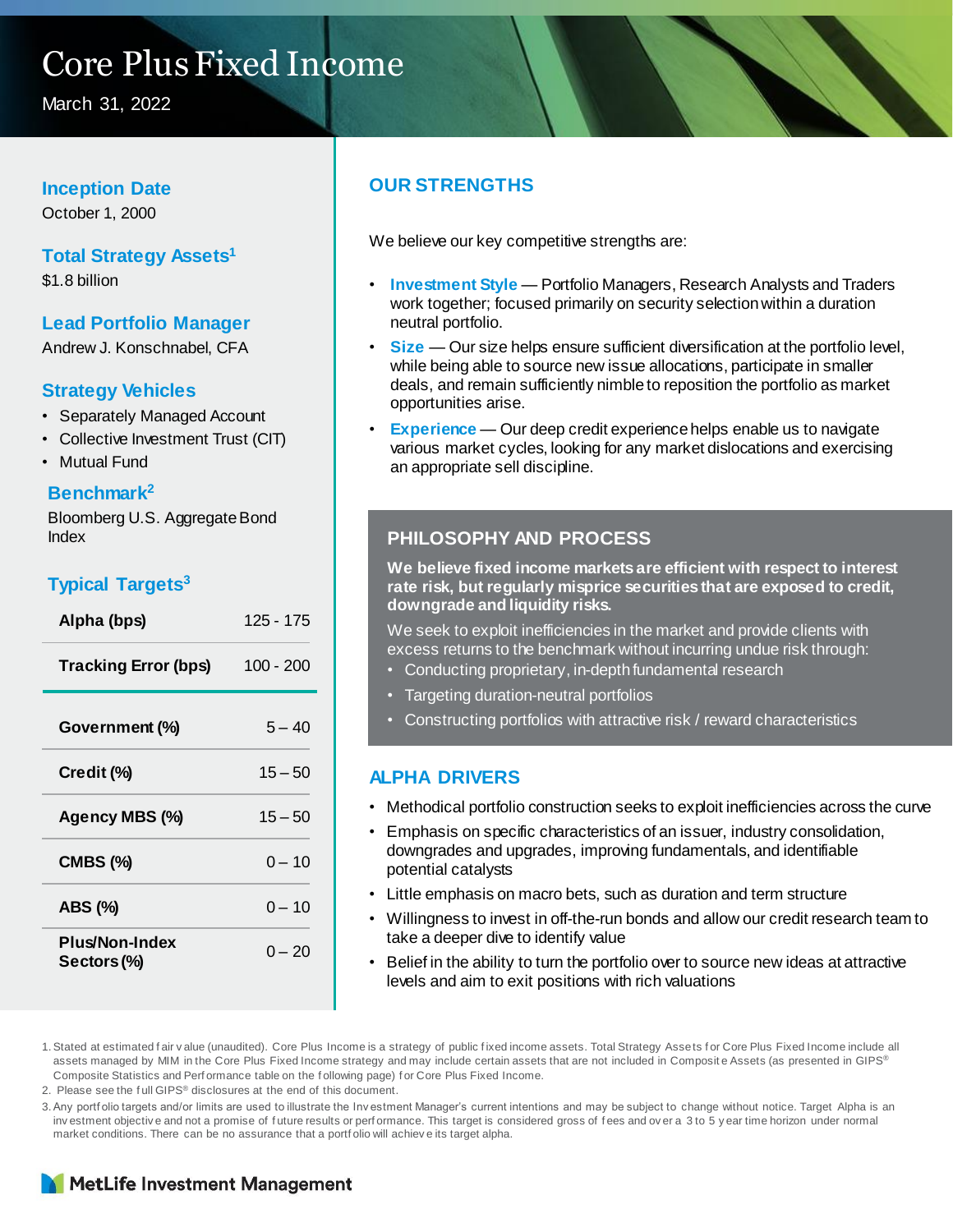#### **COMPOSITE PERFORMANCE (%)<sup>1</sup>**

- Core Plus Fixed Income (Gross of Fees)
- Core Plus Fixed Income (Net of Fees)

**Bloomberg U.S. Aggregate** 

Bond Index



|                                     | <b>1Q22</b> | 1 Year  | 3 Years | 5 Years | 7 Years | 10 Years | <b>Since</b><br><b>Inception</b> |
|-------------------------------------|-------------|---------|---------|---------|---------|----------|----------------------------------|
| Core Plus (Gross of fees)           | $-6.14$     | $-3.5$  | 2.58    | 3.07    | 2.88    | 3.6      | 5.53                             |
| Core Plus (Net of fees)             | $-6.22$     | $-3.84$ | 2.23    | 2.71    | 2.52    | 3.24     | 5.17                             |
| Bloomberg U.S. Aggregate Bond Index | $-5.93$     | $-4.15$ | 1.69    | 2.14    | 1.87    | 2.24     | 4.32                             |
| <b>Tracking Error</b>               |             | 0.51    | 1.46    | 1.21    | 1.17    | 1.1      | 2.77                             |
| Information Ratio                   |             | 1.29    | 0.61    | 0.77    | 0.86    | 1.24     | 0.44                             |

#### **7 YEAR TRAILING ALPHA & INFORMATION RATIO<sup>2</sup>**



1.Past perf ormance is not indicativ e of f uture results. Net of f ee returns ref lect the deduction of inv estment adv isory f ees and are calculated in the same manner as gross of fee returns. Net of fee returns are calculated using the highest fee rate disclosed in the Form ADV. Fees for separate accounts may be negotiable depending upon asset size and ty pe of account. For additional benchmark disclosure, please see the GIPS® disclosures at the end of this presentation. Tracking error is calculated by subtracting the return of a specified benchmark from the manager's return for each period and then calculating the standard deviation of those dif f erences. Information ratio is the return of the portf olio minus the return of the benchmark div ided by tracking error.

2. The eVestment Univ erse ranking is calculated by eVestment using investment perf ormance returns gross of fees and strategy descriptions self-reported by participating investment managers and are not are not verified or guaranteed by eVestment. eVestment defines each Universe and selects the participating managers for the Univ erse it determines have similar investment strategies. The Universe ranking uses gross performance as manager fees may vary so that returns will be reduced when advisory fees are deducted. Performance returns for periods greater than one y ear are annualized. Additional information regarding net performance rankings is av ailable upon request. The reports of the Universe percentile ranks were sourced on April 26, 2022, and represent 93% of the reported eVestment Core Plus Fixed Income Universe as of that date. MIM has not verified and cannot verify the information from outside sources. eVestment calculates Alpha by subtracting the return of a specif ied benchmark f rom the manager's return and Inf ormation Ratio by subtracting the return of the benchmark from the return of the portf olio div ided by tracking error.

#### **MetLife Investment Management**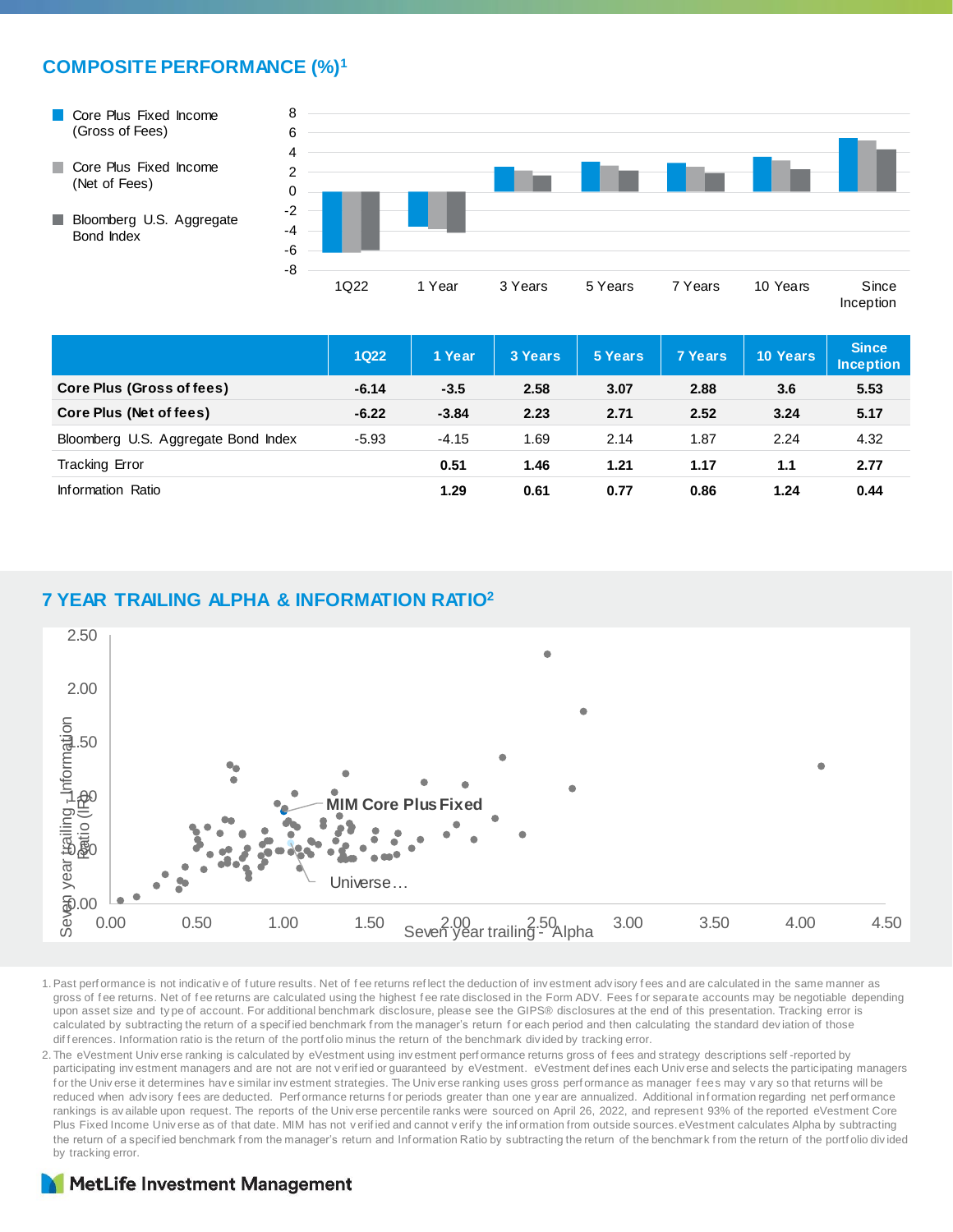#### **QUARTERLY PERFORMANCE ATTRIBUTION**

- Relative underperformance came from security selection and sector allocation while curve positioning contributed.
- Within Financials, security selection in Banking was the largest drag. Longer dated holdings in Brokerage/Asset Managers detracted from relative performance. Security selection in Retail and Office REITs modestly detracted. Life Insurance performed poorly during the quarter but was offset by positive security selection decisions within P&C Insurance.
- Although the Energy sector performed well on the back of rising oil prices, security selection was a significant detractor as exposure to Russia in Integrated Energy weighed heavily on returns.
- Security selection in Technology was negative in the quarter as M&A activity weighed on holdings.
- In Consumer Non-Cyclicals, Food & Beverage and Health Care contributed positively, however, Tobacco performed poorly amid regulatory concerns.
- In Communications, participation in issuances was additive in Media & Entertainment. In Wireless, shorter holdings withstood the quarter's spread widening, adding to relative returns. In Cable & Satellite, legacy holdings detracted on the back of new issuance in March.
- In Consumer Cyclicals, lack of exposure to Retailers was additive.
- In Utilities, security selection within Electric was additive.
- In Agency RMBS, an overweight to specified pools and an underweight to GNMAs detracted from relative returns. Non-Agency MBS added to performance as our holdings outperformed the benchmark. An overweight to higher quality CMBS was additive, however, CRE CLO holdings slightly detracted from relative performance. In ABS, security selection in floating rate student loans and fixed rate auto ABS were notable outperformers. CLO excess returns slightly outperformed the excess returns of the overall benchmark, so an overweight to CLOs was additive to overall performance.
- An underweight to Sovereigns/Quasis detracted as non-corporate credit outperformed.
- In High Yield Industrials, allocation to Communications, Consumer Non-Cyclicals and Consumer Cyclicals detracted while exposure to HY Energy was additive. In HY Financials, exposure to Finance Companies dragged on relative returns as well as exposure to Banking.

#### **STRATEGY**

With respect to fundamentals, we are focused on the upcoming earnings releases for the first quarter period, especially as it relates to margins. Given the rapid and broad-based increase in input costs, we will be diligently monitoring which issuers are able to maintain profitability and those that are unable to exercise pricing power. As of yearend, fundamentals were supportive of tighter valuations with leverage back to pre-pandemic levels and strong coverage. With interest costs rising and elevated margin pressure, this quarter could signal a turn in what has been, for several quarters, a gradually improving fundamental backdrop.

Given the recent interest rate volatility, we have moved to a more constructive, but cautious stance in Structure Products. As we start the new quarter, we maintain our underweight to lower coupons but have been selectively adding exposure on weakness. In the non-agency market, we prefer bonds that have step-up coupons in the event an issuer elects not to call the deal at a predetermined date in the future, based on the pools outstanding balance. CMBS fundamentals continue to cure from the initial outset of the pandemic and now post an overall delinquency rate of below 4%. While the trend has been positive, delinquency levels for lodging and retail segments remain at multiples of their pre-Covid levels. As we head into a slowing economy, these sectors merit watching. In ABS, credit fundamentals remain strong with losses and delinquencies at negligible levels. Low unemployment and strong wage growth are especially supportive of consumer ABS, though we would not be surprised to see some credit deterioration over the coming year as conditions normalize. Other sectors that look attractive with the wider level of spreads include single family rental, private student loans and unsecured consumer. We continue to like CLOs as a core holding as they compare well from both a spread and yield perspective to other similar spread duration assets. However, we will be closely monitoring metrics to see how higher rates affect coverage ratios, and how companies are able to pass through higher costs as a result of the current inflation regime.

The v iews presented abov e are MIM's and are subject to change ov er time. There can be no assurance that the v iews expressed abov e will prov e accurate and should not be relied upon as a reliable indicator of f uture ev ents.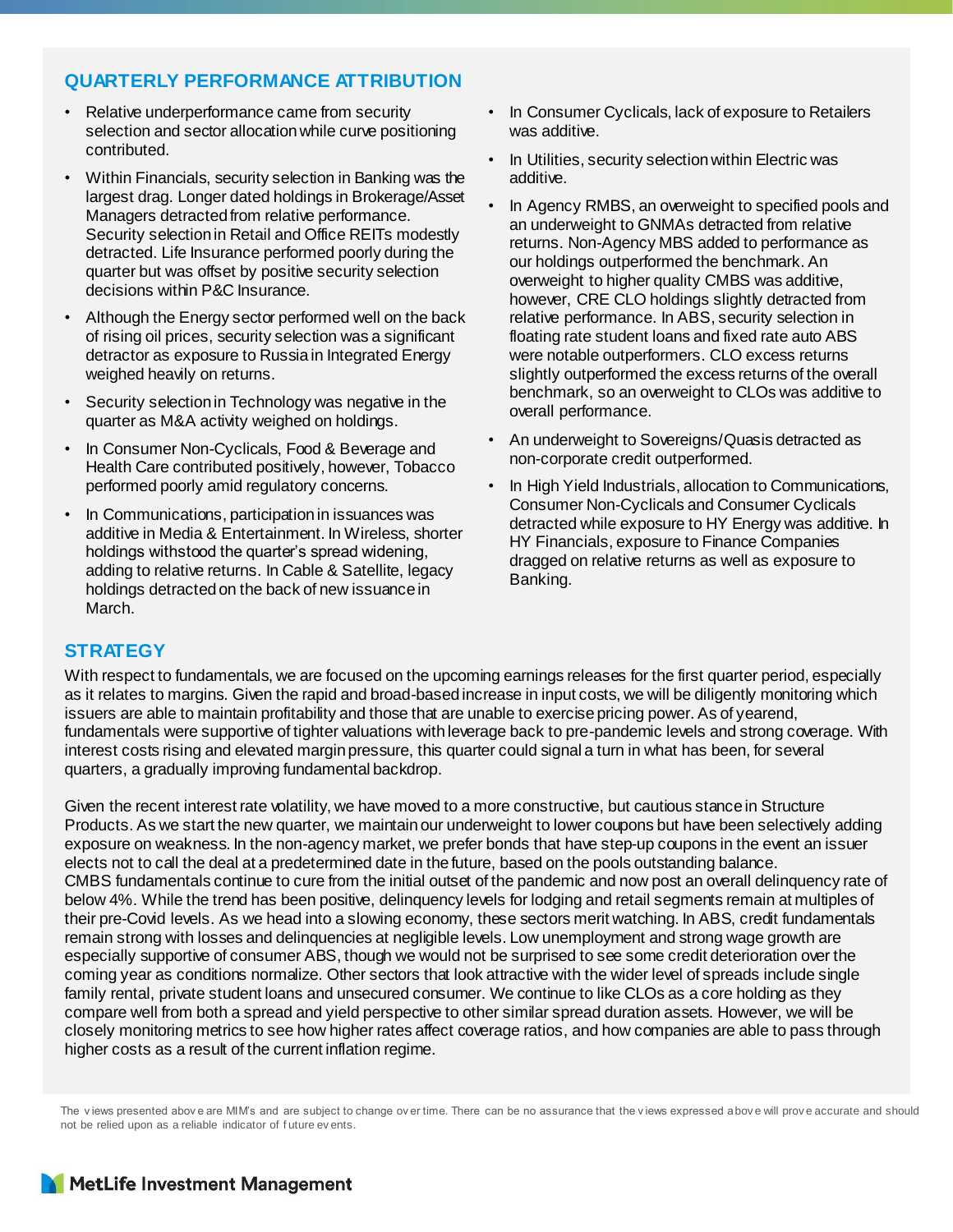#### **STRATEGY CHARACTERISTICS<sup>1</sup>**

|                                     | Yield To Maturity (%)   Effective Duration (years)   Average Credit Quality |      |           |  |
|-------------------------------------|-----------------------------------------------------------------------------|------|-----------|--|
| <b>Core Plus Fixed Income</b>       | 3.20                                                                        | 6.77 | $Aa3/AA-$ |  |
| Bloomberg U.S. Aggregate Bond Index | 2.91                                                                        | 6.69 | Aa2/AA    |  |

#### **SECTOR POSITIONING<sup>1</sup>**

|                                   | Market Value (%)                        |                                                                | <b>Contribution to Duration (years)</b> |                                                                |  |  |
|-----------------------------------|-----------------------------------------|----------------------------------------------------------------|-----------------------------------------|----------------------------------------------------------------|--|--|
|                                   | <b>Core Plus Fixed</b><br><b>Income</b> | <b>Bloomberg U.S.</b><br><b>Aggregate Bond</b><br><b>Index</b> | <b>Core Plus Fixed</b><br><b>Income</b> | <b>Bloomberg U.S.</b><br><b>Aggregate Bond</b><br><b>Index</b> |  |  |
| <b>Investment Grade Corporate</b> | 24.5                                    | 25.1                                                           | 1.78                                    | 2.06                                                           |  |  |
| <b>Financials</b>                 | 8.7                                     | 8.0                                                            | 0.56                                    | 0.49                                                           |  |  |
| <b>Industrials</b>                | 14.2                                    | 15.1                                                           | 1.14                                    | 1.36                                                           |  |  |
| <b>Utilities</b>                  | 1.6                                     | 2.0                                                            | 0.08                                    | 0.21                                                           |  |  |
| <b>Structured</b>                 | 45.2                                    | 30.0                                                           | 1.76                                    | 1.64                                                           |  |  |
| Agency MBS                        | 23.8                                    | 27.7                                                           | 1.31                                    | 1.54                                                           |  |  |
| Non-Agency MBS                    | 3.7                                     | 0.0                                                            | 0.12                                    | 0.00                                                           |  |  |
| <b>CMBS</b>                       | 6.6                                     | 2.0                                                            | 0.18                                    | 0.09                                                           |  |  |
| <b>ABS</b>                        | 6.5                                     | 0.3                                                            | 0.15                                    | 0.01                                                           |  |  |
| CBO/CDO/CLO                       | 4.7                                     | 0.0                                                            | 0.00                                    | 0.00                                                           |  |  |
| <b>Government Related</b>         | 1.1                                     | 4.1                                                            | 0.10                                    | 0.27                                                           |  |  |
| Sovereign/Quasi                   | 0.4                                     | 3.4                                                            | 0.02                                    | 0.20                                                           |  |  |
| Taxable Municipal                 | 0.6                                     | 0.7                                                            | 0.08                                    | 0.07                                                           |  |  |
| U.S. Treasuries/Cash              | 25.4                                    | 40.8                                                           | 2.91                                    | 2.72                                                           |  |  |
| <b>High Yield</b>                 | 3.8                                     | 0.00                                                           | 0.14                                    | 0.00                                                           |  |  |

### **CREDIT QUALITY DISTRIBUTION (%)<sup>1</sup>**



1. The characteristics display ed are f or a representativ e account f or this inv estment strategy . Actual account characteristics m ay differ. The benchmark data is that of the Bloomberg U.S. Aggregate Bond Index. All data above is provided for illustrative purposes only. This data is supplemental to the information required in a GIPS® compliant document. Credit ratings ref lect the index prov ider's credit quality methodology . Av erage quality excludes cash and securities that are not rated.

### MetLife Investment Management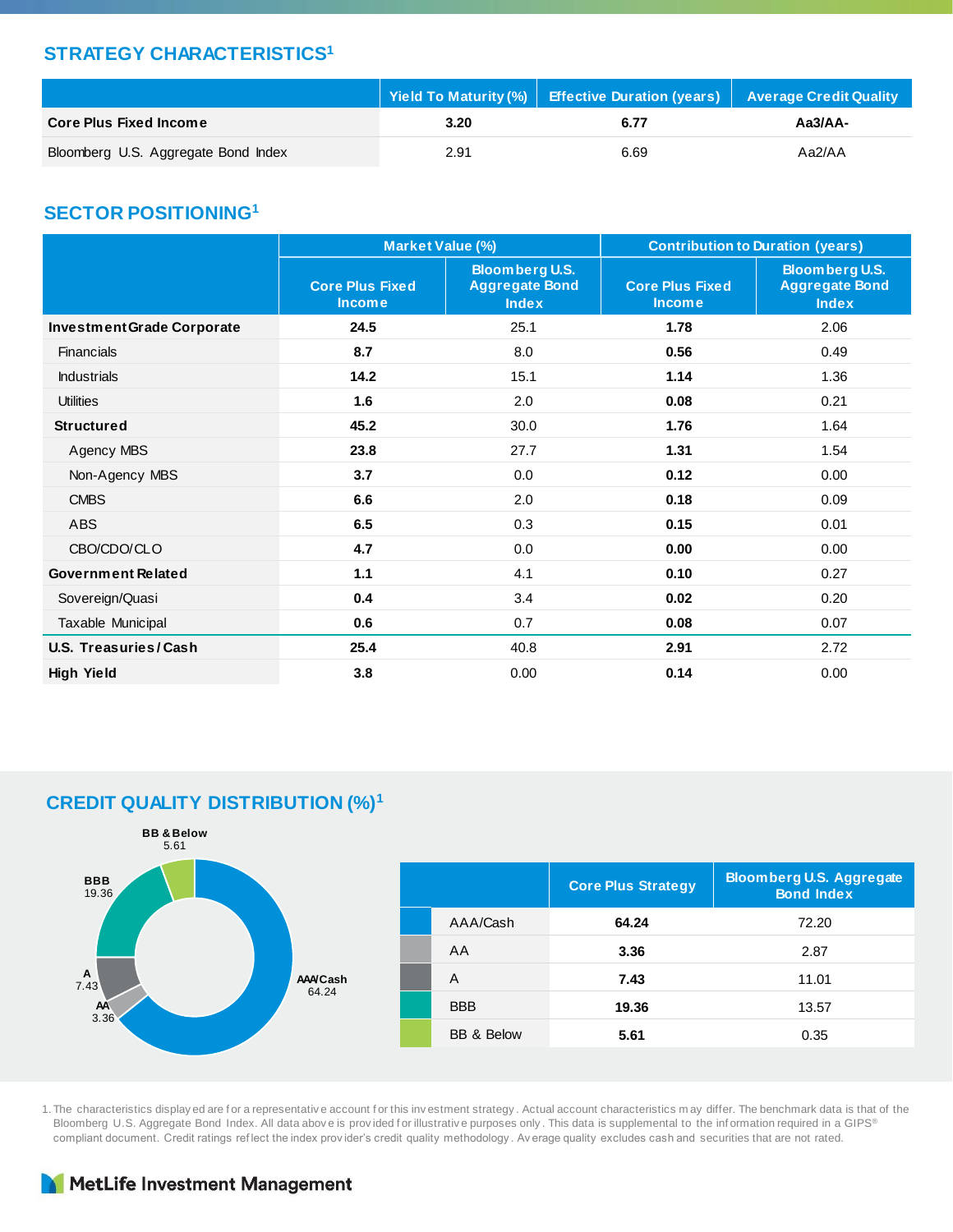#### **COMPOSITE STATISTICS AND PERFORMANCE**

| Year                       | Gross-of-fee<br><b>Return</b> | Net-of-fee<br><b>RETURN</b> | <b>Benchmark</b><br>Return <sup>1</sup> | <b>Number Of</b><br><b>Portfolios</b> | <b>Dispersion</b><br>Stdv <sup>2</sup> | <b>Composite</b><br>3 Yr Stdv <sup>3</sup> | <b>Benchmark</b><br>$3 Yr$ Std $v3$ | <b>Composite</b><br><b>Assets</b> | <b>Total</b><br><b>Firm Assets</b><br>(BB) <sup>4</sup> |
|----------------------------|-------------------------------|-----------------------------|-----------------------------------------|---------------------------------------|----------------------------------------|--------------------------------------------|-------------------------------------|-----------------------------------|---------------------------------------------------------|
| 2010                       | 9.92%                         | 9.54%                       | 6.54%                                   | 6                                     | N/A                                    | N/A                                        | N/A                                 | \$2,293,889,70                    |                                                         |
| 2011                       | 7.70%                         | 7.32%                       | 7.84%                                   | $\leq 5$                              | N/A                                    | 4.95%                                      | 2.82%                               | \$2,548,081,13                    |                                                         |
| 2012                       | 9.09%                         | 8.72%                       | 4.21%                                   | 6                                     | N/A                                    | 2.63%                                      | 2.42%                               | \$2,208,020,33<br>З               |                                                         |
| 2013                       | 0.14%                         | $-0.19%$                    | $-2.02%$                                | $\leq 5$                              | N/A                                    | 3.00%                                      | 2.75%                               | \$2,298,879,30<br>З               |                                                         |
| 2014                       | 7.41%                         | 7.04%                       | 5.97%                                   | 6                                     | N/A                                    | 2.97%                                      | 2.63%                               | \$2,364,106,21                    |                                                         |
| 2015                       | 0.06%                         | $-0.29%$                    | 0.55%                                   | $\overline{7}$                        | N/A                                    | 3.09%                                      | 2.88%                               | \$2,546,417,65                    |                                                         |
| 2016                       | 5.03%                         | 4.67%                       | 2.65%                                   | $\leq 5$                              | N/A                                    | 3.00%                                      | 2.98%                               | \$268,461,244                     | $\overline{\phantom{a}}$                                |
| 2017                       | 5.47%                         | 5.11%                       | 3.54%                                   | 6                                     | N/A                                    | 2.77%                                      | 2.78%                               | \$485,620,084                     | $\blacksquare$                                          |
| 2018                       | $-0.08%$                      | $-0.42%$                    | 0.01%                                   | $\leq 5$                              | N/A                                    | 2.72%                                      | 2.84%                               | \$284,923,634                     | $\blacksquare$                                          |
| 2019                       | 10.41%                        | 10.03%                      | 8.72%                                   | $\leq 5$                              | N/A                                    | 2.78%                                      | 2.87%                               | \$385,690,970                     | \$600.0                                                 |
| 2020                       | 8.45%                         | 8.07%                       | 7.51%                                   | $\leq 5$                              | N/A                                    | 3.89%                                      | 3.36%                               | \$564,780,031                     | \$659.6                                                 |
| 2021                       | $-0.39%$                      | $-0.74%$                    | $-1.54%$                                | $\leq 5$                              | N/A                                    | 3.99%                                      | 3.35%                               | \$938,881,088                     | \$669.0                                                 |
| <b>YTD</b> to<br>3/31/2022 | $-6.14%$                      | $-6.22%$                    | $-5.93%$                                | $\leq 5$                              | N/A                                    | 4.57%                                      | 3.98%                               | \$562,278,330                     | N/A                                                     |

**Past performance is not indicative of future results.** The information presented is only available for institutional client use.

1. The performance benchmark for the Core Plus Fixed Income composite is the Bloomberg U.S. Aggregate Bond Index, which is a broad based index that measures the investment grade, U.S.<br>dollar denominated, fixed rate taxable CMBS. The index does not reflect holdings in all sectors targeted within the Core Plus Fixed Income strategy. It is not possible to invest directly in an unmanaged index. All index returns presented are provided to represent the investment environment existing during the time periods shown and will not be covered by the future report of independent verifiers. For comparison

purposes, the index is fully invested and includes the reinvestment of income. The returns for the index do not include any transaction costs, management fees or other costs.<br>2. The dispersion of annual returns is measured information is not statistically meaningful due to an insufficient number of portfolios (five or fewer) in the composite for the entire year. Standard deviation is only presented for accounts managed for a full calendar year.

3. The three-year annualized standard deviation measures the variability of the composite and the benchmark returns over the preceding 36 month period. The standard deviation is not presented for 2000 through 2010 because it is not required for periods prior to 2011. It is also not presented for quarter-ends.

4. Prior to July 1, 2019, the investment team was part of a prior firm. Therefore, "Total Firm Assets (BB)" is left blank for year ends before the team joined MetLife Investment Management

For purposes of the Global Investment Performance Standards ("GIPS") compliance, the "Firm" is defined as MetLife Investment Management ("MIM"). MIM is MetLife, Inc.'s institutional investment management business. The Firm is defined to include all accounts captured in MetLife's Assets Under Management. OnSeptember 15, 2017, MetLife, Inc. ("MetLife") acquired Logan Circle Partners ("LCP") and the Firm was redefined as of July 1, 2019 to include LCP in the MIM assets.

MetLife Investment Management claims compliance with the Global Investment Performance Standards (GIPS®) and has prepared and presented this report in compliance with the GIPS standards. MetLife Investment Management has been independently verified for periods January 1, 2011 through June 30, 2019. A firm that claims compliance with the GIPS standards must establish policies and procedures for complying with all the applicable requirements of the GIPS standards. Verification provides assurance on whether the firm's policies and procedures related to composite and pooled fund maintenance, as well as the calculation, presentation, and distribution of performance, have been designed in compliance with the GIPS standards and have been implemented on a firm-wide basis. The **Core Plus Fixed Income** composite has had a performance examination for the periods **November 1, 2007 through June 30, 2019**. The verification and performance examination reports are available upon request.

GIPS® is a registered trademark of CFA Institute. CFA Institute does not endorse or promote this organization, nor does it warrant the accuracy or quality of the content contained herein.

The creation date of the Core Plus Fixed Income ("Core Plus") composite is November 1, 2007 and the inception date is October 1, 2000. Prior to July 1, 2019, the performance of the composite represents the performance that occurred while members of the management team were affiliated with prior firms. Thecomposite has been examined for the periods November 1, 2007 to June 30, 2019 while at another firm. The prior firm, LCP, was verified for the periods November 1, 2007 to June 30, 2019. The verification and performance examination reports are available upon request.

The Core Plus strategy seeks to outperform the broad fixed income market by investing in a core of high quality U.S. fixed income securities across the government, corporate and structured markets, supplemented with U.S. high yield bonds and international bonds in both established and emerging markets. Derivatives may make up a part of the Core Plus strategy, as the Firm may utilize futures, forwards and interest rate swaps to manage risk, rather than for speculative purposes. The Core Plus composite includes all fee-paying portfolios managed on a discretionary basis according to the applicable composite strategy, except as otherwise excluded herein. The Firm maintains acomplete list and description of composites and a list of broad distribution pooled funds, which are available upon request. Policies for valuing portfolios, calculating performance and preparing GIPS reports are available upon request.

Effective August 1, 2020, the Firm removes accounts that have a significant monthly external aggregate cash flow greater than 20%. Between May 1, 2020 and July 31, 2020, there was no significant cash flow policy for this composite. From November 1, 2007 until April 30, 2020, the Core Plus composite had a significant cash flow policy which was applied consistently and within GIPS® standards. The Firm chose to remove accounts that had a significant monthly external aggregate cash flow greater than 10%. Aggregate cash flow is defined as additions plus withdrawals over the monthly period. If the significant cash flow was client directed requiring security liquidation that materially affected account management, the Firm removed the account the month of security liquidations. The account was reinstated to the composite once the portfolio manager determined the flow had not impacted the management of the account and the account was invested as per the strategy. Additional information regarding the treatment of significant cash flows is available upon request.

The performance benchmark for the Core Plus composite is the Bloomberg U.S. Aggregate Bond Index, which is a broad based index that measures the investment grade, U.S. dollar denominated, fixed rate taxable bond market, including Treasuries, government-related and corporate securities, MBS (agency fixed rate and hybrid ARM pass-throughs), ABS, and CMBS. The Bloomberg U.S. Aggregate Bond Index does not reflect all sectors targeted within the Core Plus strategy. It is not possible to invest directly in an unmanaged index. All index returns presented are provided to represent the investment environment existing during the time periods shown and will not be covered by the future report of independent verifiers. For comparison purposes, the index is fully invested and includes the reinvestment of income. The returns for the index do not include any tansaction costs, management fees or other costs.

Returns are based on fully discretionary accounts under management and may include terminated accounts. The dispersion of annual returns is measured by the standard deviation among<br>asset-weighted portfolio returns represen

Performance returns are presented gross and net of fees and include the reinvestment of all income and are calculated in U.S.dollars. Dividend income has been recorded net of all applicable foreign withholding taxes. Results calculated gross of fees do not reflect the deduction of our investment management fees. hdividual client results will be reduced by investment management fees and other expenses that the account may incur. Results are calculated net of withholding taxes on dividends, interest and capital gains. The investment management fee schedule for the Core Plus strategy 0.35% on the first \$50 million, 0.30% on amounts from \$50 million to \$150 million and 0.25% on amounts over \$150 million. Net returns have been calculated by reducing the monthly gross returns by the twelfth root of a model fee equal to the highest stated ADV fee for the strategy. Net returns have been calculated by reducing the monthly gross returns by the highest stated ADV fee of 0.35%. Investment management fees are described in Part 2A of the Firm's Form ADV. Individual client returns will be reduced by investment management fees and other expenses that the account may incur. Fees have a compounding effect on cumulative results. Actual investment management fees incurred by clients may vary.

#### **MetLife Investment Management**